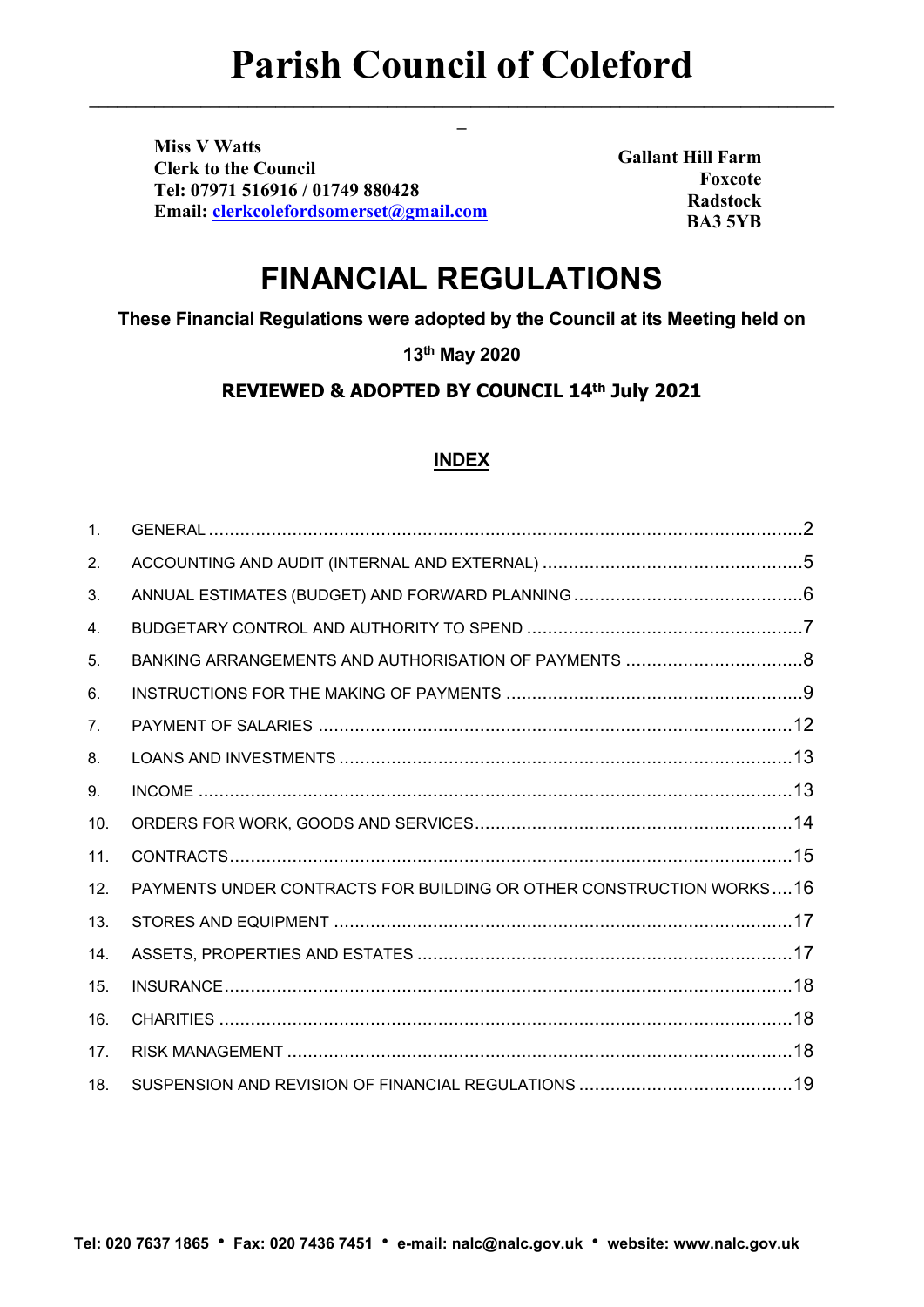## <span id="page-1-0"></span>**1. GENERAL**

- 1.1. These financial regulations govern the conduct of financial management by the council and may only be amended or varied by resolution of the council. Financial regulations are one of the council's three governing policy documents providing procedural guidance for members and officers. Financial regulations must be observed in conjunction with the council's standing orders<sup>1</sup> and any individual financial regulations relating to contracts.
- 1.2. The council is responsible in law for ensuring that its financial management is adequate and effective and that the council has a sound system of internal control which facilitates the effective exercise of the council's functions, including arrangements for the management of risk.
- 1.3. The council's accounting control systems must include measures:
	- for the timely production of accounts;
	- that provide for the safe and efficient safeguarding of public money:
	- to prevent and detect inaccuracy and fraud; and
	- identifying the duties of officers.
- 1.4. These financial regulations demonstrate how the council meets these responsibilities and requirements.
- 1.5. At least once a year, prior to approving the Annual Governance Statement, the council must review the effectiveness of its system of internal control which shall be in accordance with proper practices.
- 1.6. Deliberate or wilful breach of these Regulations by an employee may give rise to disciplinary proceedings.
- 1.7. Members of Council are expected to follow the instructions within these Regulations and not to entice employees to breach them. Failure to follow instructions within these Regulations brings the office of councillor into disrepute.
- 1.8. The Responsible Financial Officer (RFO) holds a statutory office to be appointed by the council. [The Clerk has been appointed as RFO for this council and these regulations will apply accordingly.]
- 1.9. The RFO;
	- acts under the policy direction of the council;
	- administers the council's financial affairs in accordance with all Acts, Regulations and proper practices;

<sup>1</sup> Model standing orders for councils are available in Local Councils Explained © 2013 National Association of Local Councils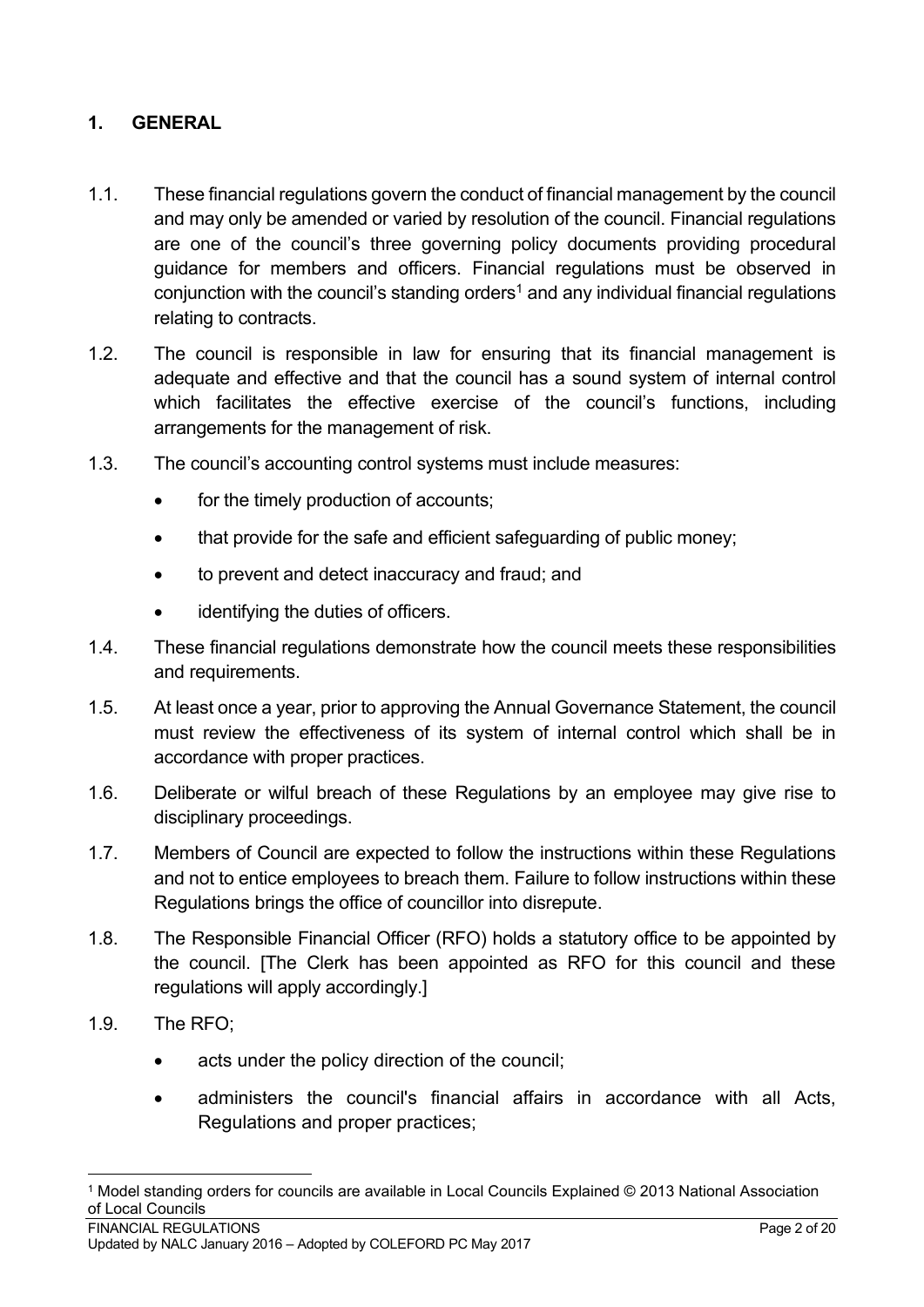- determines on behalf of the council its accounting records and accounting control systems;
- ensures the accounting control systems are observed;
- maintains the accounting records of the council up to date in accordance with proper practices;
- assists the council to secure economy, efficiency and effectiveness in the use of its resources; and
- produces financial management information as required by the council.
- 1.10. The accounting records determined by the RFO shall be sufficient to show and explain the council's transactions and to enable the RFO to ensure that any income and expenditure account and statement of balances, or record of receipts and payments and additional information, as the case may be, or management information prepared for the council from time to time comply with the Accounts and Audit Regulations.
- 1.11. The accounting records determined by the RFO shall in particular contain:
	- entries from day to day of all sums of money received and expended by the council and the matters to which the income and expenditure or receipts and payments account relate;
	- a record of the assets and liabilities of the council; and
	- wherever relevant, a record of the council's income and expenditure in relation to claims made, or to be made, for any contribution, grant or subsidy.
- 1.12. The accounting control systems determined by the RFO shall include:
	- procedures to ensure that the financial transactions of the council are recorded as soon as reasonably practicable and as accurately and reasonably as possible;
	- procedures to enable the prevention and detection of inaccuracies and fraud and the ability to reconstruct any lost records;
	- identification of the duties of officers dealing with financial transactions and division of responsibilities of those officers in relation to significant transactions;
	- procedures to ensure that uncollectable amounts, including any bad debts are not submitted to the council for approval to be written off except with the approval of the RFO and that the approvals are shown in the accounting records; and
	- measures to ensure that risk is properly managed.
- 1.13. The council is not empowered by these Regulations or otherwise to delegate certain specified decisions. In particular any decision regarding: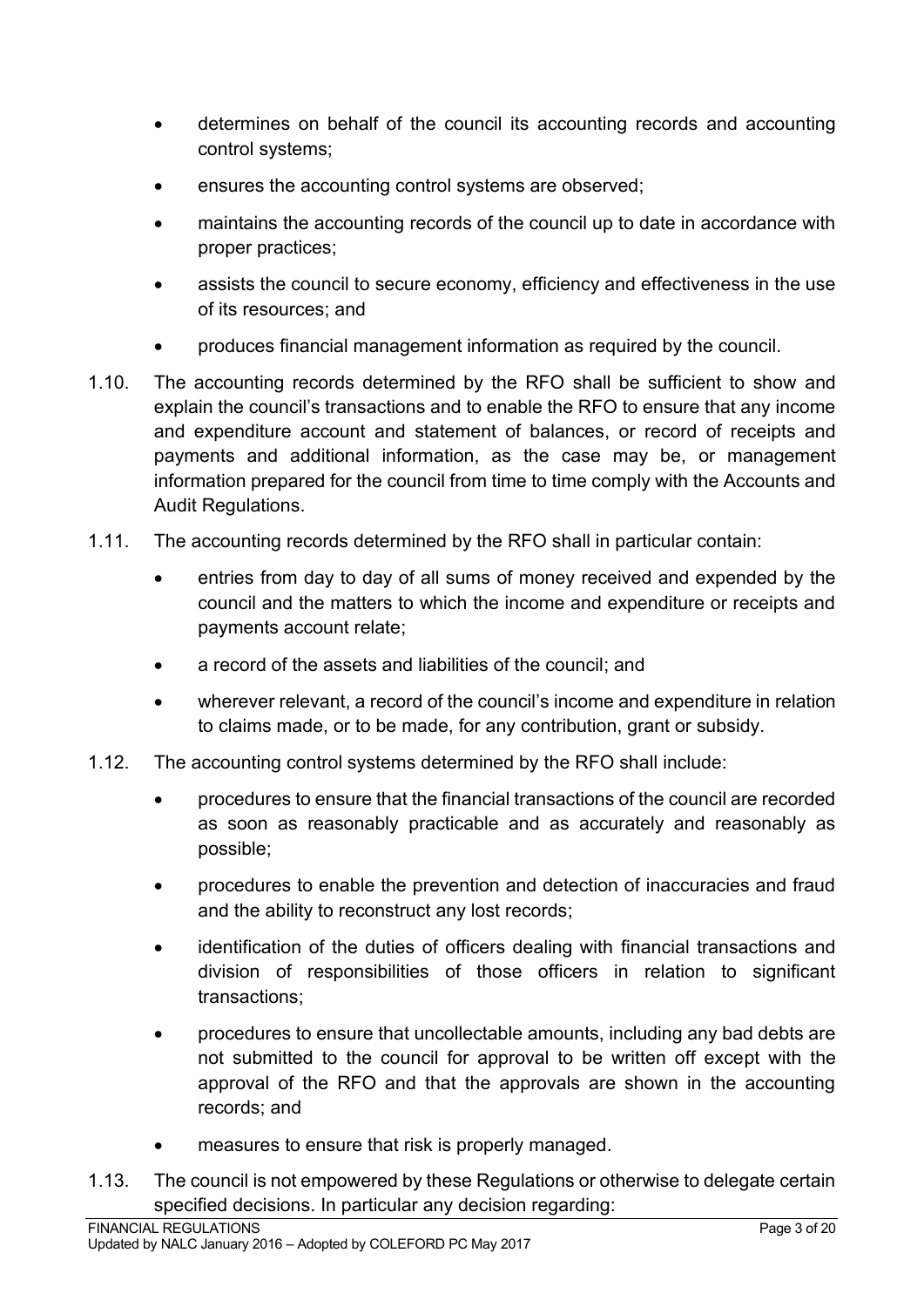- setting the final budget or the precept (council tax requirement);
- approving accounting statements;
- approving an annual governance statement;
- borrowing;
- writing off bad debts;
- declaring eligibility for the General Power of Competence; and
- addressing recommendations in any report from the internal or external auditors,

shall be a matter for the full council only.

- 1.14. In addition the council must:
	- determine and keep under regular review the bank mandate for all council bank accounts;
	- approve any grant or a single commitment in excess of [£5,000]; and
	- in respect of the annual salary for any employee have regard to recommendations about annual salaries of employees made by the relevant committee in accordance with its terms of reference.
- 1.15. In these financial regulations, references to the Accounts and Audit Regulations or 'the regulations' shall mean the regulations issued under the provisions of section 27 of the Audit Commission Act 1998, or any superseding legislation, and then in force unless otherwise specified.

<span id="page-3-0"></span>In these financial regulations the term 'proper practice' or 'proper practices' shall refer to guidance issued in *Governance and Accountability for Local Councils - a Practitioners' Guide (England)* issued by the Joint Practitioners Advisory Group (JPAG), available from the websites of NALC and the Society for Local Council Clerks (SLCC).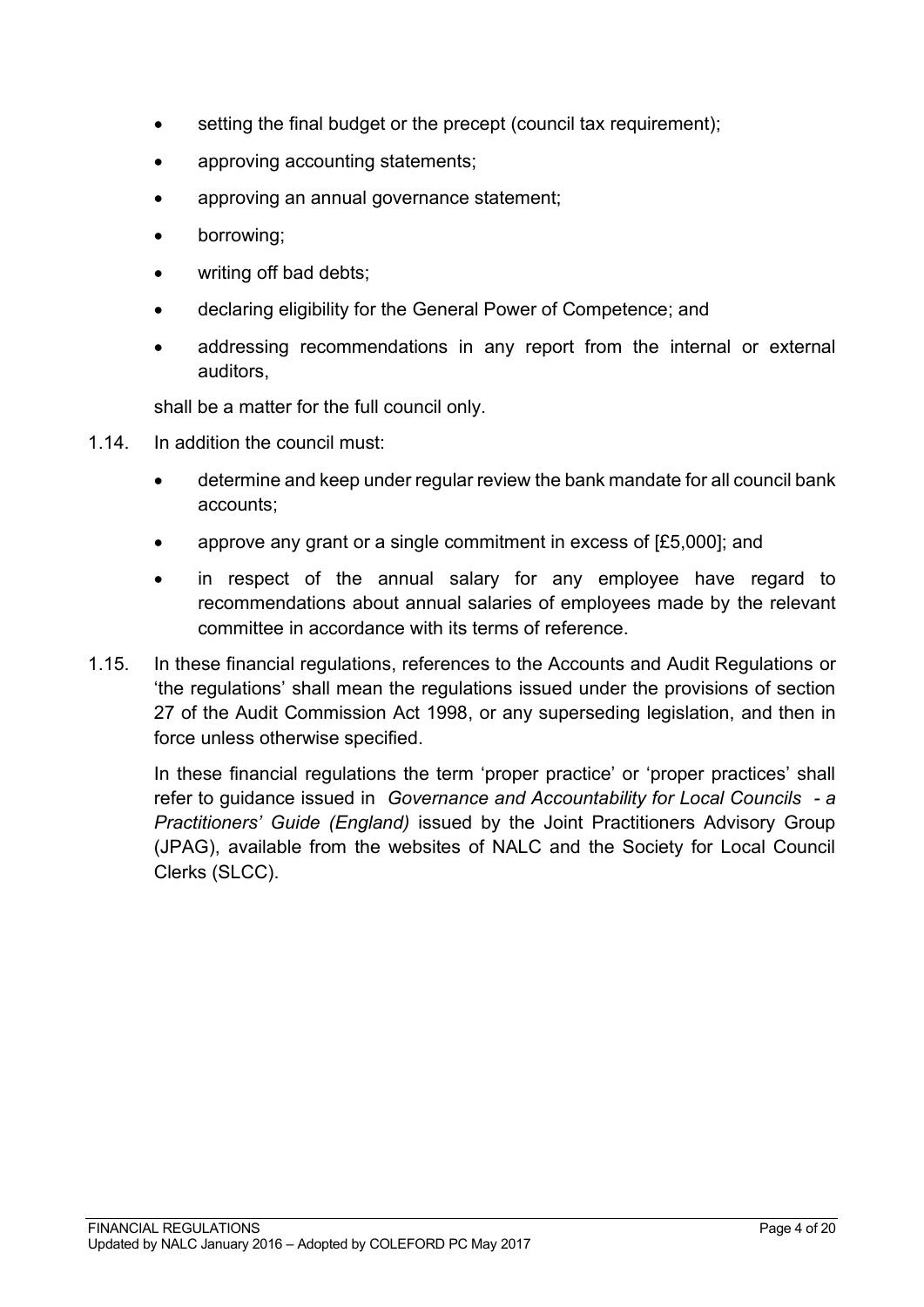# **2. ACCOUNTING AND AUDIT (INTERNAL AND EXTERNAL)**

- 2.1. All accounting procedures and financial records of the council shall be determined by the RFO in accordance with the Accounts and Audit Regulations, appropriate guidance and proper practices.
- 2.2. At each monthly meeting, at each quarter, and at each financial year end, a member other than the Chairman [or a cheque signatory] shall be appointed to verify bank reconciliations (for all accounts) produced by the RFO. The member shall sign the reconciliations and the original bank statements (or similar document) as evidence of verification. This activity shall on conclusion be reported, including any exceptions, to and noted by the council [Finance Committee].
- 2.3. The RFO shall complete the annual statement of accounts, annual report, and any related documents of the council contained in the Annual Return (as specified in proper practices) as soon as practicable after the end of the financial year and having certified the accounts shall submit them and report thereon to the council within the timescales set by the Accounts and Audit Regulations.
- 2.4. The council shall ensure that there is an adequate and effective system of internal audit of its accounting records, and of its system of internal control in accordance with proper practices. Any officer or member of the council shall make available such documents and records as appear to the council to be necessary for the purpose of the audit and shall, as directed by the council, supply the RFO, internal auditor, or external auditor with such information and explanation as the council considers necessary for that purpose.
- 2.5. The internal auditor shall be appointed by and shall carry out the work in relation to internal controls required by the council in accordance with proper practices.
- 2.6. The internal auditor shall:
	- be competent and independent of the financial operations of the council;
	- report to council in writing, or in person, on a regular basis with a minimum of one annual written report during each financial year;
	- to demonstrate competence, objectivity and independence, be free from any actual or perceived conflicts of interest, including those arising from family relationships; and
	- have no involvement in the financial decision making, management or control of the council.
- 2.7. Internal or external auditors may not under any circumstances:
	- perform any operational duties for the council:
	- initiate or approve accounting transactions; or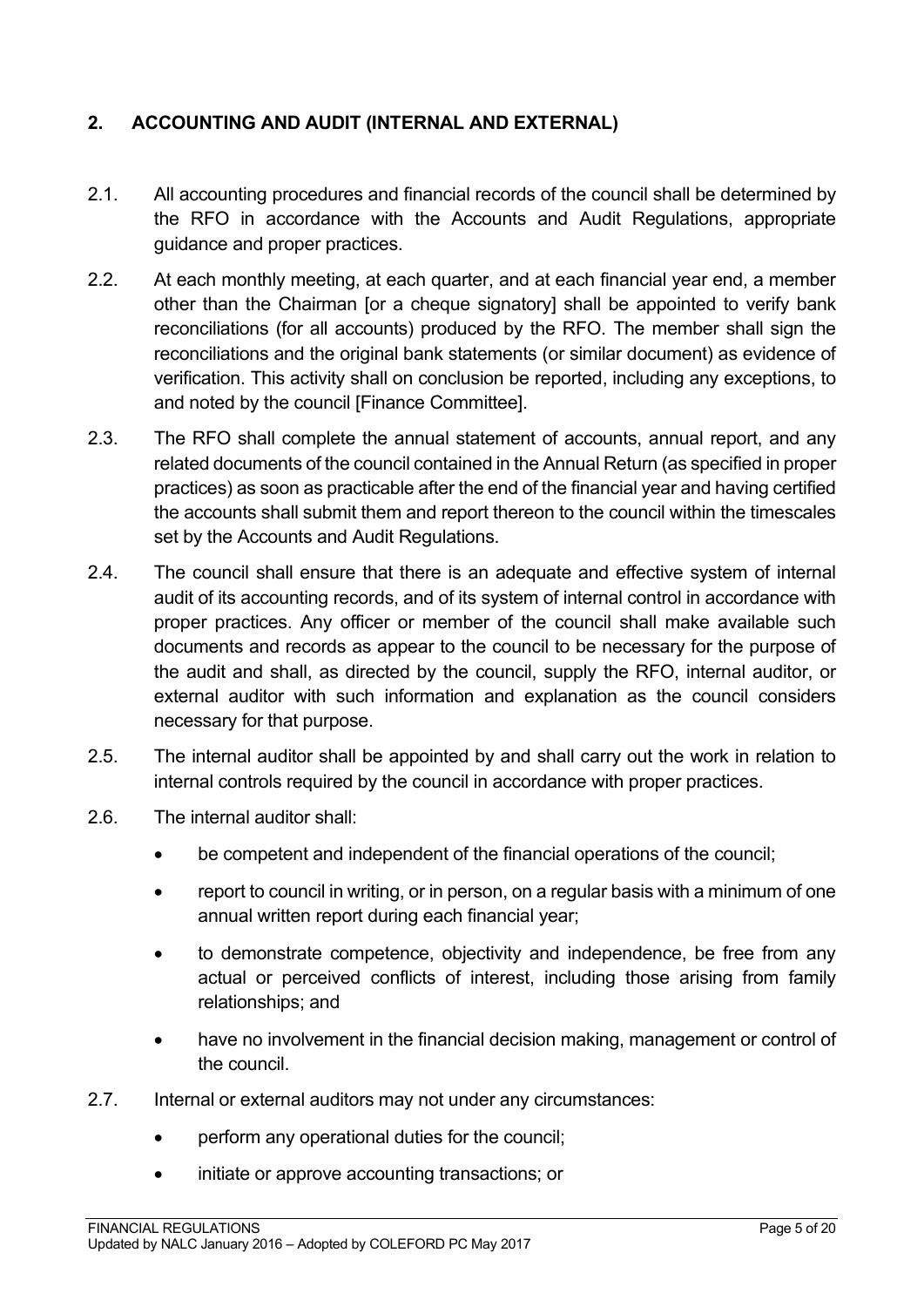- direct the activities of any council employee, except to the extent that such employees have been appropriately assigned to assist the internal auditor.
- 2.8. For the avoidance of doubt, in relation to internal audit the terms 'independent' and 'independence' shall have the same meaning as is described in proper practices.
- 2.9. The RFO shall make arrangements for the exercise of electors' rights in relation to the accounts including the opportunity to inspect the accounts, books, and vouchers and display or publish any notices and statements of account required by Audit Commission Act 1998, or any superseding legislation, and the Accounts and Audit Regulations.
- 2.10. The RFO shall, without undue delay, bring to the attention of all councillors any correspondence or report from internal or external auditors.

## <span id="page-5-0"></span>**3. ANNUAL ESTIMATES (BUDGET) AND FORWARD PLANNING**

- 3.1. Each committee (if any) shall review its three year forecast of revenue and capital receipts and payments. Having regard to the forecast, it shall thereafter formulate and submit proposals for the following financial year to the council not later than the end of November each year including any proposals for revising the forecast].
- 3.2. The RFO must each year, by no later than November, prepare detailed estimates of all receipts and payments including the use of reserves and all sources of funding for the following financial year in the form of a budget to be considered by the council.
- 3.3. The council shall consider annual budget proposals in relation to the council's three year forecast of revenue and capital receipts and payments including recommendations for the use of reserves and sources of funding and update the forecast accordingly.
- 3.4. The council shall fix the precept (council tax requirement), and relevant basic amount of council tax to be levied for the ensuing financial year not later than by the end of January each year. The RFO shall issue the precept to the billing authority and shall supply each member with a copy of the approved annual budget.
- <span id="page-5-1"></span>3.5. The approved annual budget shall form the basis of financial control for the ensuing year.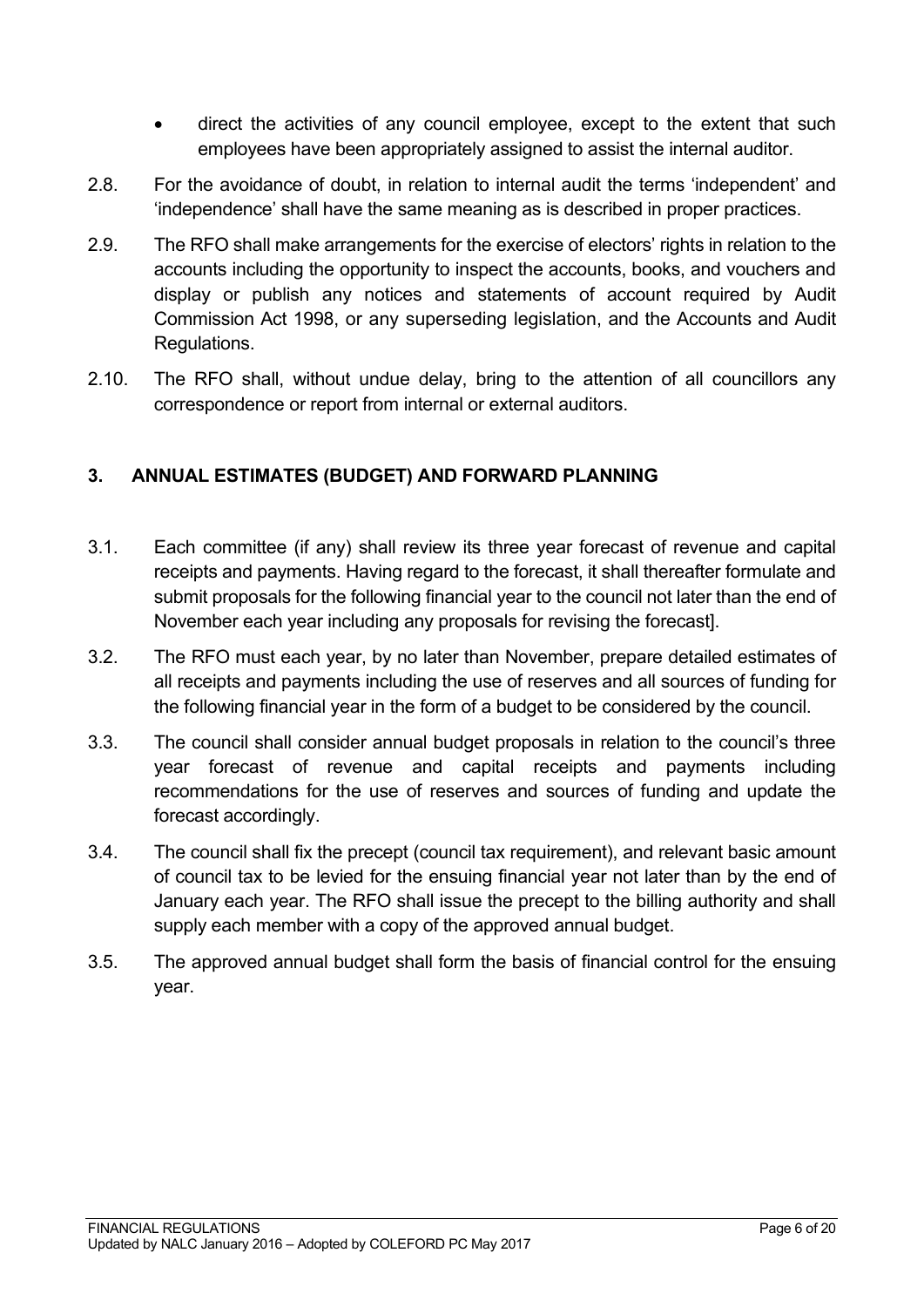# **4. BUDGETARY CONTROL AND AUTHORITY TO SPEND**

- 4.1. Expenditure on revenue items may be authorised up to the amounts included for that class of expenditure in the approved budget. This authority is to be determined by:
	- the council for all items over £1,000;
	- a duly delegated committee of the council for items over £500 to £999; or
	- the Clerk, in conjunction with Chairman of Council or Chairman of the appropriate committee, for any items below £500.

Such authority is to be evidenced by a minute or by an authorisation slip duly signed by the Clerk, and where necessary also by the appropriate Chairman.

Contracts may not be disaggregated to avoid controls imposed by these regulations.

- 4.2. No expenditure may be authorised that will exceed the amount provided in the revenue budget for that class of expenditure other than by resolution of the council, or duly delegated committee. During the budget year and with the approval of council having considered fully the implications for public services, unspent and available amounts may be moved to other budget headings or to an earmarked reserve as appropriate ('virement').
- 4.3. Unspent provisions in the revenue or capital budgets for completed projects shall not be carried forward to a subsequent year.
- 4.4. The salary budgets are to be reviewed at least annually in March for the following financial year and such review shall be evidenced by a hard copy schedule signed by the Clerk and the Chairman of Council or relevant committee. The RFO will inform committees of any changes impacting on their budget requirement for the coming year in good time.
- 4.5. In cases of extreme risk to the delivery of council services, the clerk may authorise revenue expenditure on behalf of the council which in the clerk's judgement it is necessary to carry out. Such expenditure includes repair, replacement or other work, whether or not there is any budgetary provision for the expenditure, subject to a limit of £500. The Clerk shall report such action to the chairman as soon as possible and to the council as soon as practicable thereafter.
- 4.6. No expenditure shall be authorised in relation to any capital project and no contract entered into or tender accepted involving capital expenditure unless the council is satisfied that the necessary funds are available and the requisite borrowing approval has been obtained.
- 4.7. All capital works shall be administered in accordance with the council's standing orders and financial regulations relating to contracts.
- 4.8. The RFO shall regularly provide the council with a statement of receipts and payments to date under each head of the budgets, comparing actual expenditure to the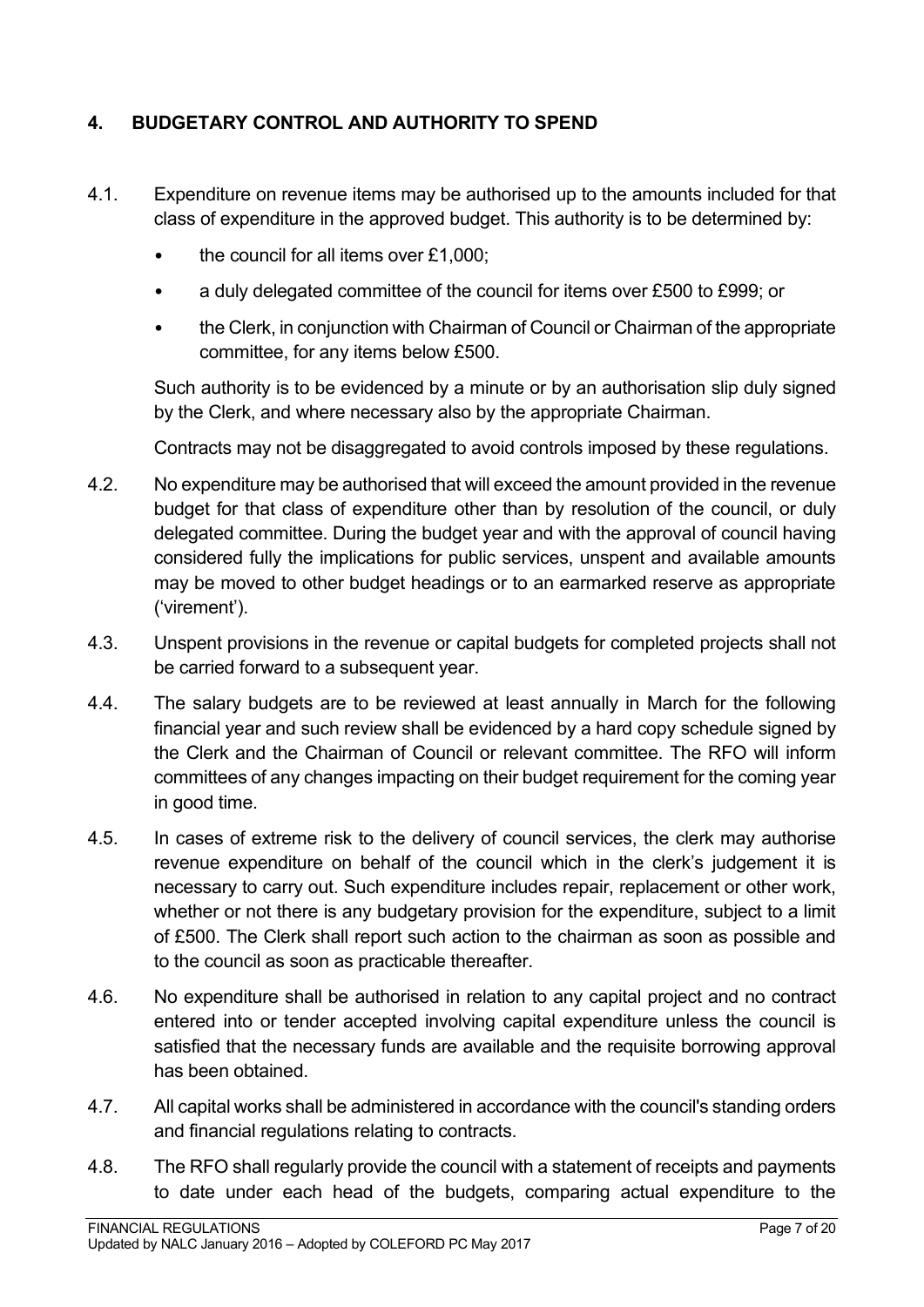appropriate date against that planned as shown in the budget. These statements are to be prepared at least at the end of each financial quarter and shall show explanations of material variances. For this purpose "material" shall be in excess of £100 or 15% of the budget.

4.9. Changes in earmarked reserves shall be approved by council as part of the budgetary control process.

# <span id="page-7-0"></span>**5. BANKING ARRANGEMENTS AND AUTHORISATION OF PAYMENTS**

- 5.1. The council's banking arrangements, including the bank mandate, shall be made by the RFO and approved by the council; banking arrangements may not be delegated to a committee. They shall be regularly reviewed for safety and efficiency. [The council shall seek credit references in respect of members or employees who act as signatories.]
- 5.2. The RFO shall prepare a schedule of payments requiring authorisation, forming part of the Agenda for the Meeting and, together with the relevant invoices, present the schedule to council. The council / committee shall review the schedule for compliance and, having satisfied itself shall authorise payment by a resolution of the council [or finance committee]. The approved schedule shall be ruled off and initialled by the Chairman of the Meeting. A detailed list of all payments shall be disclosed within or as an attachment to the minutes of the meeting at which payment was authorised. Personal payments (including salaries, wages, expenses and any payment made in relation to the termination of a contract of employment) may be summarised to remove public access to any personal information.
- 5.3. All invoices for payment shall be examined, verified and certified by the RFO to confirm that the work, goods or services to which each invoice relates has been received, carried out, examined and represents expenditure previously approved by the council.
- 5.4. The RFO shall examine invoices for arithmetical accuracy and analyse them to the appropriate expenditure heading. The RFO shall take all steps to pay all invoices submitted, and which are in order, at the next available council meeting.
- 5.5. The Clerk and RFO shall have delegated authority to authorise the payment of items only in the following circumstances:
	- a) If a payment is necessary to avoid a charge to interest under the Late Payment of Commercial Debts (Interest) Act 1998, and the due date for payment is before the next scheduled Meeting of council, where the Clerk and RFO certify that there is no dispute or other reason to delay payment, provided that a list of such payments shall be submitted to the next appropriate meeting of council;
	- b) An expenditure item authorised under 5.6 below (continuing contracts and obligations) provided that a list of such payments shall be submitted to the next appropriate meeting of council [or finance committee]; or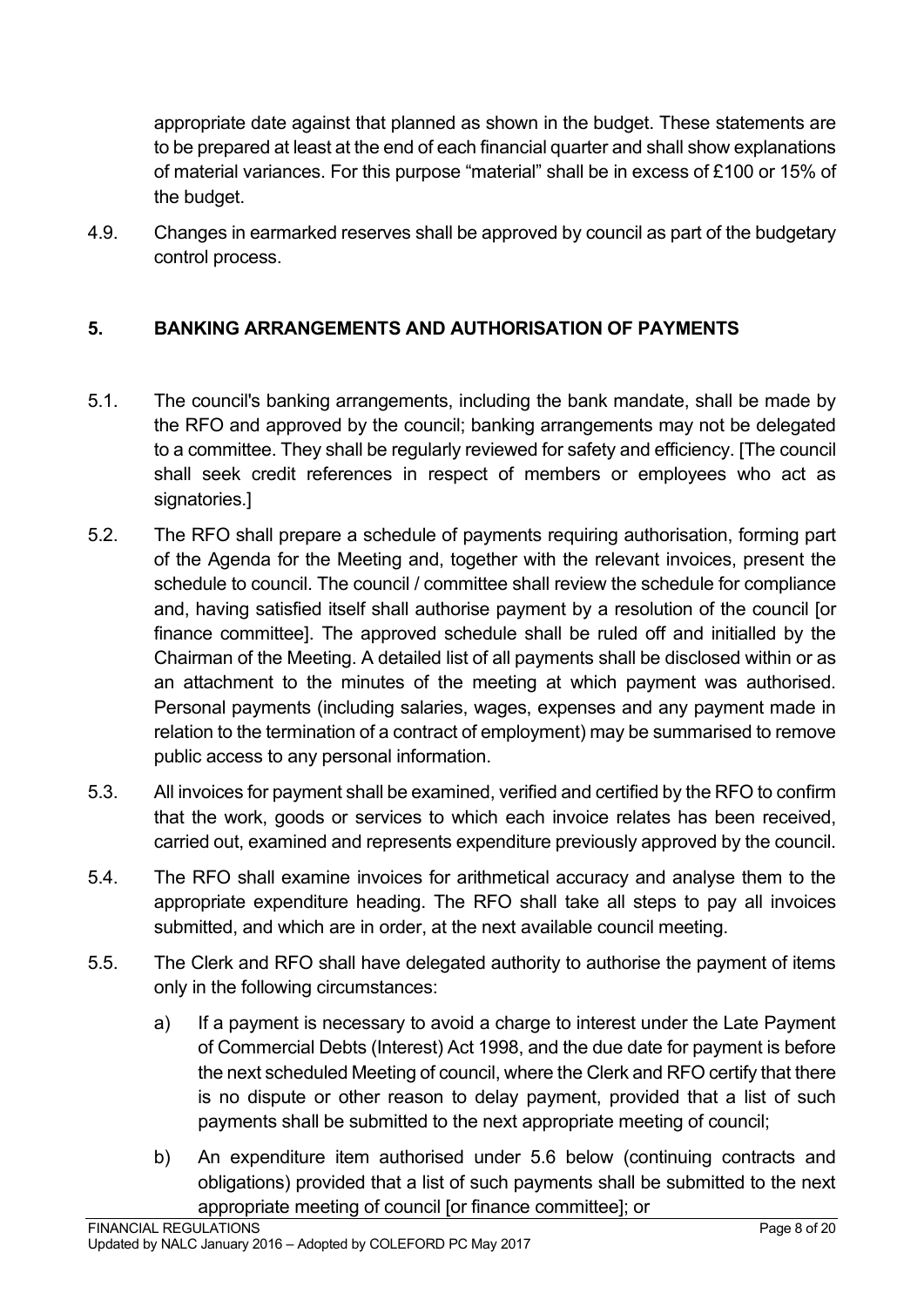- c) fund transfers within the councils banking arrangements up to the sum of  $£1,000$ , provided that a list of such payments shall be submitted to the next appropriate meeting of council.
- 5.6. For each financial year the Clerk and RFO shall draw up a list of due payments which arise on a regular basis as the result of a continuing contract, statutory duty, or obligation (such as but not exclusively) Salaries, PAYE and NI, Superannuation Fund and regular maintenance contracts and the like for which council, may authorise payment for the year provided that the requirements of regulation 4.1 (Budgetary Controls) are adhered to, provided also that a list of such payments shall be submitted to the next appropriate meeting of council.
- 5.7. A record of regular payments made under 5.6 above shall be drawn up and be signed by two members on each and every occasion when payment is authorised - thus controlling the risk of duplicated payments being authorised and / or made.
- 5.8. In respect of grants a duly authorised committee shall approve expenditure within any limits set by council and in accordance with any policy statement approved by council. Any Revenue or Capital Grant in excess of £5,000 shall before payment, be subject to ratification by resolution of the council.
- 5.9. Members are subject to the Code of Conduct that has been adopted by the council and shall comply with the Code and Standing Orders when a decision to authorise or instruct payment is made in respect of a matter in which they have a disclosable pecuniary or other interest, unless a dispensation has been granted.
- 5.10. The council will aim to rotate the duties of members in these Regulations so that onerous duties are shared out as evenly as possible over time.
- 5.11. Any changes in the recorded details of suppliers, such as bank account records, shall be approved in writing by a Member.

# <span id="page-8-0"></span>**6. INSTRUCTIONS FOR THE MAKING OF PAYMENTS**

- 6.1. The council will make safe and efficient arrangements for the making of its payments.
- 6.2. Following authorisation under Financial Regulation 5 above, the council, a duly delegated committee or, if so delegated, the Clerk or RFO shall give instruction that a payment shall be made.
- 6.3. All payments shall be effected by cheque or other instructions to the council's bankers, or otherwise, in accordance with a resolution of council.
- 6.4. Cheques or orders for payment drawn on the bank account in accordance with the schedule as presented to council or committee shall be signed by two members of the council or by the Clerk, in accordance with a resolution instructing that payment. A member who is a bank signatory, having a connection by virtue of family or business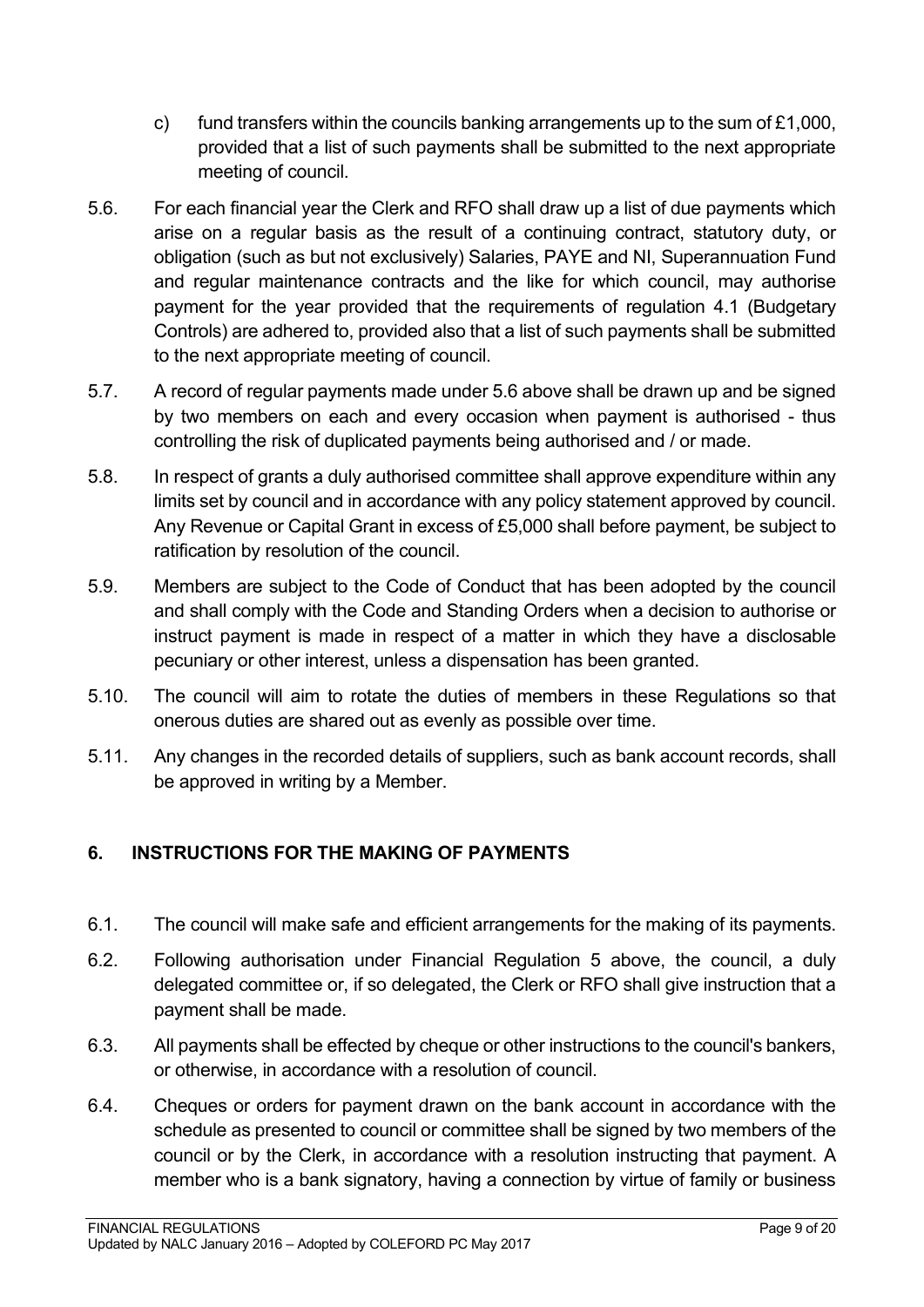relationships with the beneficiary of a payment, should not, under normal circumstances, be a signatory to the payment in question.

- 6.5. To indicate agreement of the details shown on the cheque or order for payment with the counterfoil and the invoice or similar documentation, the signatories shall each also initial the cheque counterfoil.
- 6.6. Cheques or orders for payment shall not normally be presented for signature other than at a council or committee meeting (including immediately before or after such a meeting). Any signatures obtained away from such meetings shall be reported to the council at the next convenient meeting.
- 6.7. If thought appropriate by the council, payment for utility supplies (energy, telephone and water) and any National Non-Domestic Rates may be made by variable direct debit provided that the instructions are signed by two members and any payments are reported to council as made. The approval of the use of a variable direct debit shall be renewed by resolution of the council at least every two years.
- 6.8. If thought appropriate by the council, payment for certain items (principally salaries) may be made by banker's standing order provided that the instructions are signed, or otherwise evidenced by two members are retained and any payments are reported to council as made. The approval of the use of a banker's standing order shall be renewed by resolution of the council at least every two years.
- 6.9. If thought appropriate by the council, payment for certain items may be made by BACS or CHAPS methods provided that the instructions for each payment are signed, or otherwise evidenced, by two authorised bank signatories, are retained and any payments are reported to council as made. The approval of the use of BACS or CHAPS shall be renewed by resolution of the council at least every two years.
- 6.10. If thought appropriate by the council payment for certain items may be made by internet banking transfer provided evidence is retained showing which members approved the payment.
- 6.11. Where a computer requires use of a personal identification number (PIN) or other password(s), for access to the council's records on that computer, a note shall be made of the PIN and Passwords and shall be handed to and retained by the Chairman of Council in a sealed dated envelope. This envelope may not be opened other than in the presence of two other councillors. After the envelope has been opened, in any circumstances, the PIN and / or passwords shall be changed as soon as practicable. The fact that the sealed envelope has been opened, in whatever circumstances, shall be reported to all members immediately and formally to the next available meeting of the council. This will not be required for a member's personal computer used only for remote authorisation of bank payments.
- 6.12. No employee or councillor shall disclose any PIN or password, relevant to the working of the council or its bank accounts, to any person not authorised in writing by the council or a duly delegated committee.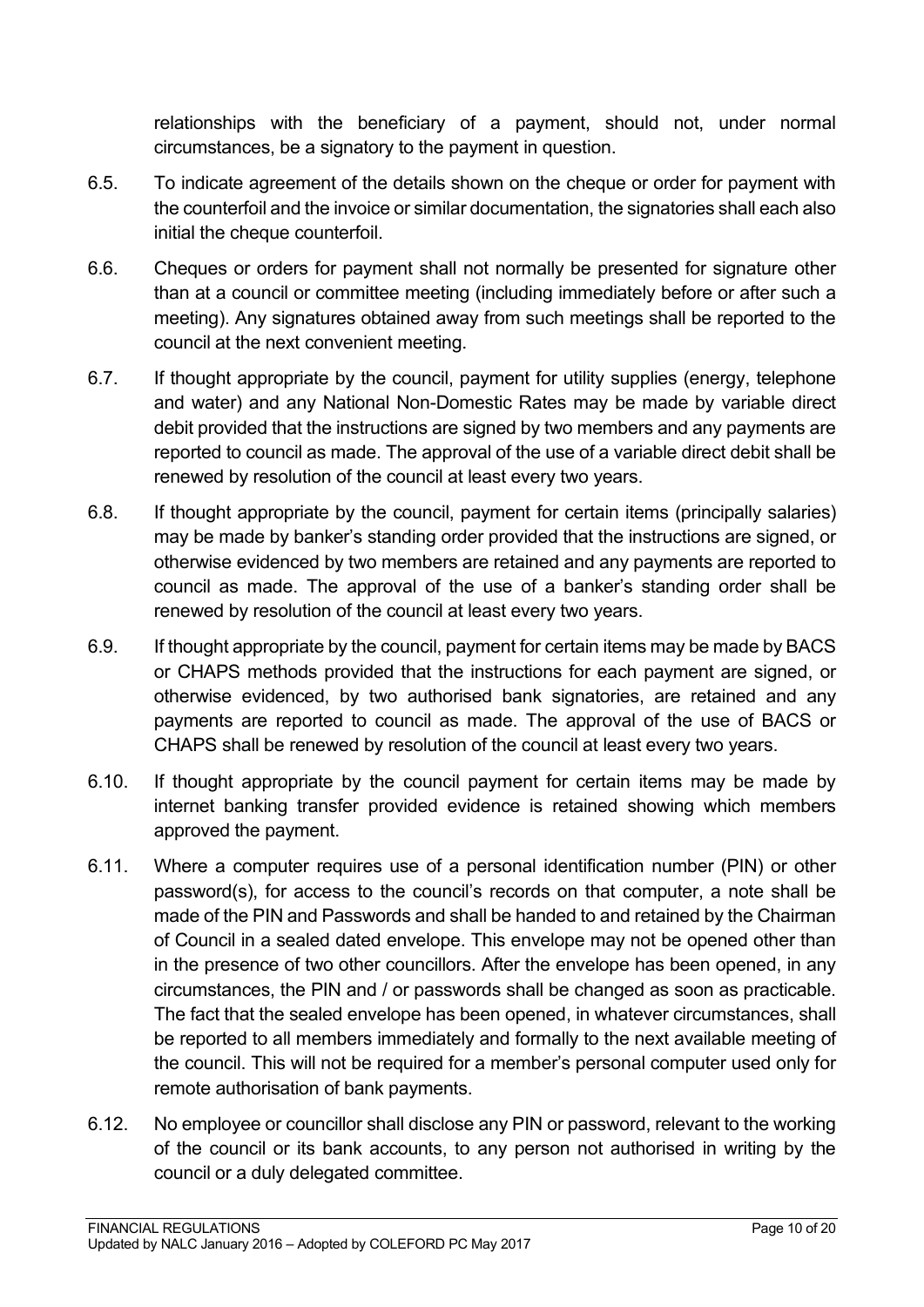- 6.13. Regular back-up copies of the records on any computer shall be made and shall be stored securely away from the computer in question, and preferably off site.
- 6.14. The council, and any members using computers for the council's financial business, shall ensure that anti-virus, anti-spyware and firewall software with automatic updates, together with a high level of security, is used.
- 6.15. Where internet banking arrangements are made with any bank, the Clerk [RFO] shall be appointed as the Service Administrator. The bank mandate approved by the council shall identify a number of councillors who will be authorised to approve transactions on those accounts. The bank mandate will state clearly the amounts of payments that can be instructed by the use of the Service Administrator alone, or by the Service Administrator with a stated number of approvals.
- 6.16. Access to any internet banking accounts will be directly to the access page (which may be saved under "favourites"), and not through a search engine or e-mail link. Remembered or saved passwords facilities must not be used on any computer used for council banking work. Breach of this Regulation will be treated as a very serious matter under these regulations.
- 6.17. Changes to account details for suppliers, which are used for internet banking may only be changed on written hard copy notification by the supplier and supported by hard copy authority for change signed by two the Clerk. A programme of regular checks of standing data with suppliers will be followed.
- 6.18. Any Debit Card issued for use will be specifically restricted to the Clerk and the Chairman and will also be restricted to a single transaction maximum value of £500 unless authorised by council or finance committee in writing before any order is placed.
- 6.19. A pre-paid debit card may be issued to employees with varying limits. These limits will be set by the council. Transactions and purchases made will be reported to the council and authority for topping-up shall be at the discretion of the council.
- 6.20. Any corporate credit card or trade card account opened by the council will be specifically restricted to use by the Clerk and Chairman and shall be subject to automatic payment in full at each month-end. Personal credit or debit cards of members or staff shall not be used under any circumstances.
- 6.21. The council will not maintain any form of cash float. All cash received must be banked intact. Any payments made in cash by the Clerk [or RFO] (for example for postage or minor stationery items) shall be refunded on a regular basis, at least quarterly.

*OR* 

- 6.22. [The RFO may provide petty cash to officers for the purpose of defraying operational and other expenses. Vouchers for payments made shall be forwarded to the RFO with a claim for reimbursement.
	- a) The RFO shall maintain a petty cash float of [£250] for the purpose of defraying operational and other expenses. Vouchers for payments made from petty cash shall be kept to substantiate the payment.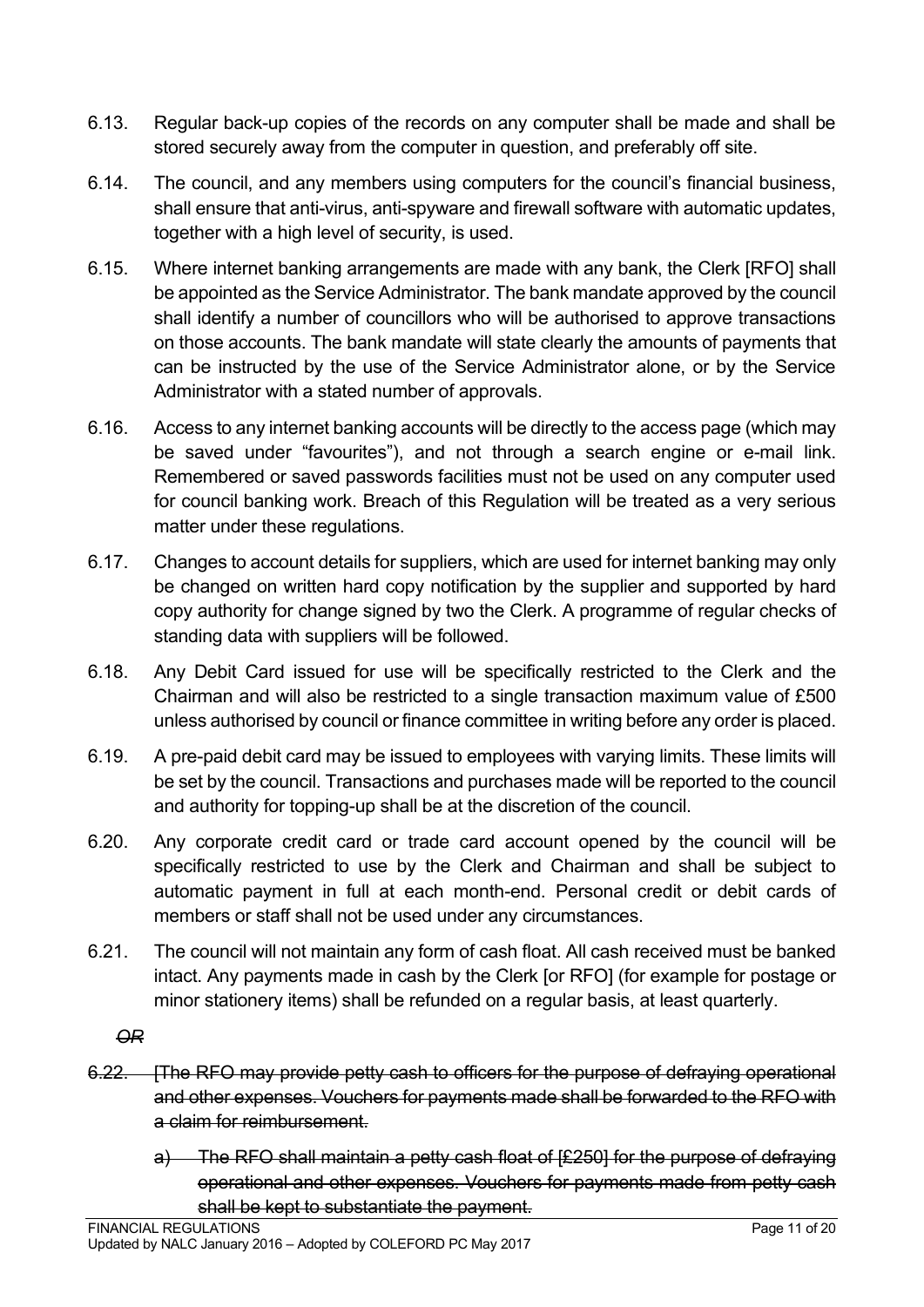- b) Income received must not be paid into the petty cash float but must be separately banked, as provided elsewhere in these regulations.
- c) Payments to maintain the petty cash float shall be shown separately on the schedule of payments presented to council under 5.2 above.]

# <span id="page-11-0"></span>**7. PAYMENT OF SALARIES**

- 7.1. As an employer, the council shall make arrangements to meet fully the statutory requirements placed on all employers by PAYE and National Insurance legislation. The payment of all salaries shall be made in accordance with payroll records and the rules of PAYE and National Insurance currently operating, and salary rates shall be as agreed by council, or duly delegated committee.
- 7.2. Payment of salaries and payment of deductions from salary such as may be required to be made for tax, national insurance and pension contributions, or similar statutory or discretionary deductions must be made in accordance with the payroll records and on the appropriate dates stipulated in employment contracts, provided that each payment is reported to the next available council meeting, as set out in these regulations above.
- 7.3. No changes shall be made to any employee's pay, emoluments, or terms and conditions of employment without the prior consent of the council.
- 7.4. Each and every payment to employees of net salary and to the appropriate creditor of the statutory and discretionary deductions shall be recorded in a separate confidential record (confidential cash book). This confidential record is not open to inspection or review (under the Freedom of Information Act 2000 or otherwise) other than:
	- a) by any councillor who can demonstrate a need to know;
	- b) by the internal auditor;
	- c) by the external auditor; or
	- d) by any person authorised under Audit Commission Act 1998, or any superseding legislation.
- 7.5. The total of such payments in each calendar month shall be reported with all other payments as made as may be required under these Financial Regulations, to ensure that only payments due for the period have actually been paid.
- 7.6. An effective system of personal performance management should be maintained for the senior officers.
- 7.7. Any termination payments shall be supported by a clear business case and reported to the council. Termination payments shall only be authorised by council.
- 7.8. Before employing interim staff the council must consider a full business case.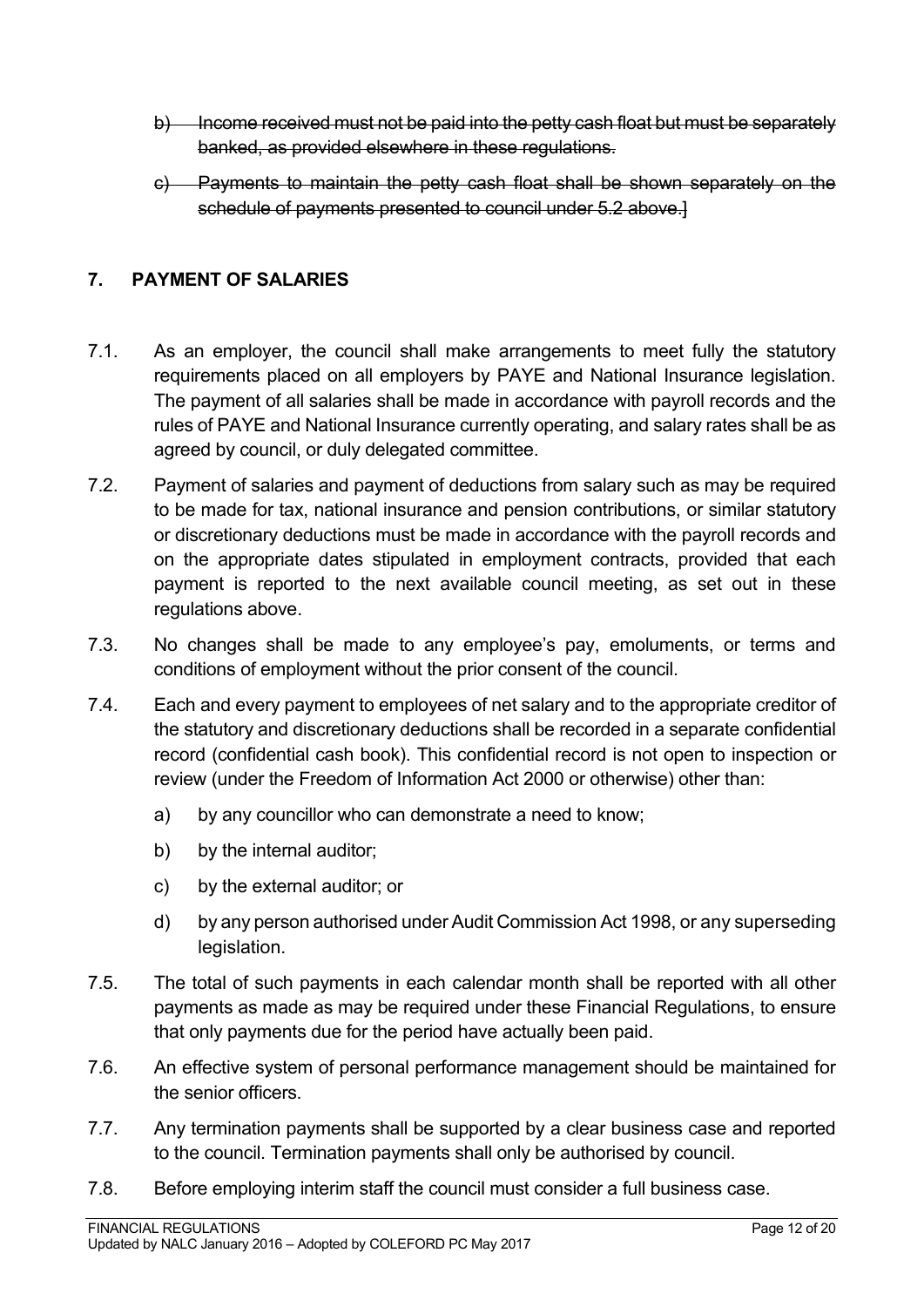# <span id="page-12-0"></span>**8. LOANS AND INVESTMENTS**

- 8.1. All borrowings shall be effected in the name of the council, after obtaining any necessary borrowing approval. Any application for borrowing approval shall be approved by Council as to terms and purpose. The application for borrowing approval, and subsequent arrangements for the loan shall only be approved by full council.
- 8.2. Any financial arrangement which does not require formal borrowing approval from the Secretary of State/Welsh Assembly Government (such as Hire Purchase or Leasing of tangible assets) shall be subject to approval by the full council. In each case a report in writing shall be provided to council in respect of value for money for the proposed transaction.
- 8.3. The council will arrange with the council's banks and investment providers for the sending of a copy of each statement of account to the Chairman of the council at the same time as one is issued to the Clerk or RFO.
- 8.4. All loans and investments shall be negotiated in the name of the council and shall be for a set period in accordance with council policy.
- 8.5. The council shall consider the need for an Investment Strategy and Policy which, if drawn up, shall be in accordance with relevant regulations, proper practices and guidance. Any Strategy and Policy shall be reviewed by the council at least annually.
- 8.6. All investments of money under the control of the council shall be in the name of the council.
- 8.7. All investment certificates and other documents relating thereto shall be retained in the custody of the RFO.
- 8.8. Payments in respect of short term or long term investments, including transfers between bank accounts held in the same bank, or branch, shall be made in accordance with Regulation 5 (Authorisation of payments) and Regulation 6 (Instructions for payments).

#### <span id="page-12-1"></span>**9. INCOME**

- 9.1. The collection of all sums due to the council shall be the responsibility of and under the supervision of the RFO.
- 9.2. Particulars of all charges to be made for work done, services rendered or goods supplied shall be agreed annually by the council, notified to the RFO and the RFO shall be responsible for the collection of all accounts due to the council.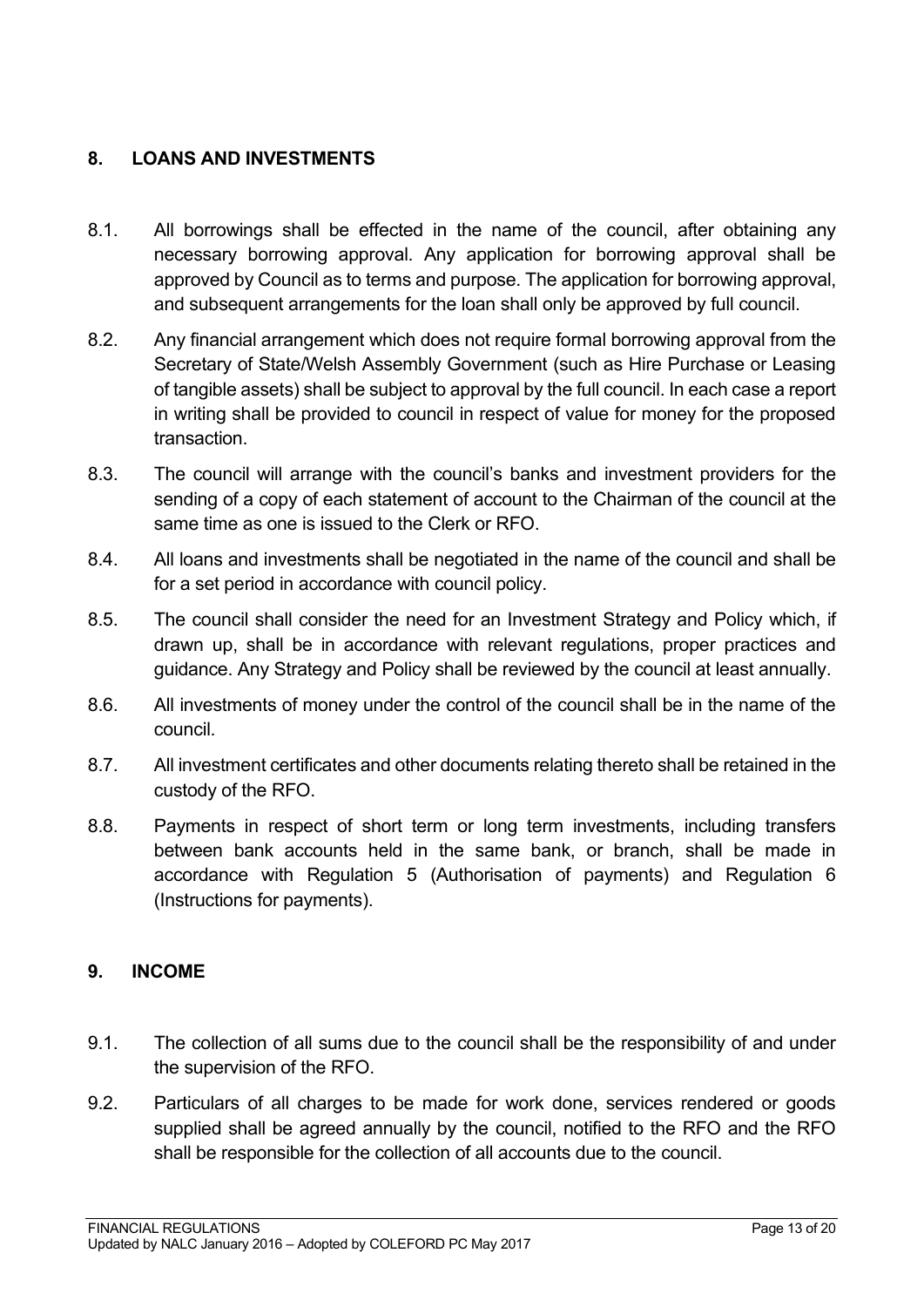- 9.3. The council will review all fees and charges at least annually, following a report of the Clerk.
- 9.4. Any sums found to be irrecoverable and any bad debts shall be reported to the council and shall be written off in the year.
- 9.5. All sums received on behalf of the council shall be banked intact as directed by the RFO. In all cases, all receipts shall be deposited with the council's bankers with such frequency as the RFO considers necessary.
- 9.6. The origin of each receipt shall be entered on the paying-in slip.
- 9.7. Personal cheques shall not be cashed out of money held on behalf of the council.
- 9.8. The RFO shall promptly complete any VAT Return that is required. Any repayment claim due in accordance with VAT Act 1994 section 33 shall be made at least annually coinciding with the financial year end.
- 9.9. Where any significant sums of cash are regularly received by the council, the RFO shall take such steps as are agreed by the council to ensure that more than one person is present when the cash is counted in the first instance, that there is a reconciliation to some form of control such as ticket issues, and that appropriate care is taken in the security and safety of individuals banking such cash.
- 9.10. [Any income arising which is the property of a charitable trust shall be paid into a charitable bank account. Instructions for the payment of funds due from the charitable trust to the council (to meet expenditure already incurred by the authority) will be given by the Managing Trustees of the charity meeting separately from any council meeting (see also Regulation 16 below)].

# <span id="page-13-0"></span>**10. ORDERS FOR WORK, GOODS AND SERVICES**

- 10.1. An official order or letter shall be issued for all work, goods and services unless a formal contract is to be prepared or an official order would be inappropriate. Copies of orders shall be retained.
- 10.2. Order books shall be controlled by the RFO.
- 10.3. All members and officers are responsible for obtaining value for money at all times. An officer issuing an official order shall ensure as far as reasonable and practicable that the best available terms are obtained in respect of each transaction, usually by obtaining three or more quotations or estimates from appropriate suppliers, subject to any *de minimis* provisions in Regulation 11.1 below.
- 10.4. A member may not issue an official order or make any contract on behalf of the council.
- 10.5. The RFO shall verify the lawful nature of any proposed purchase before the issue of any order, and in the case of new or infrequent purchases or payments, the RFO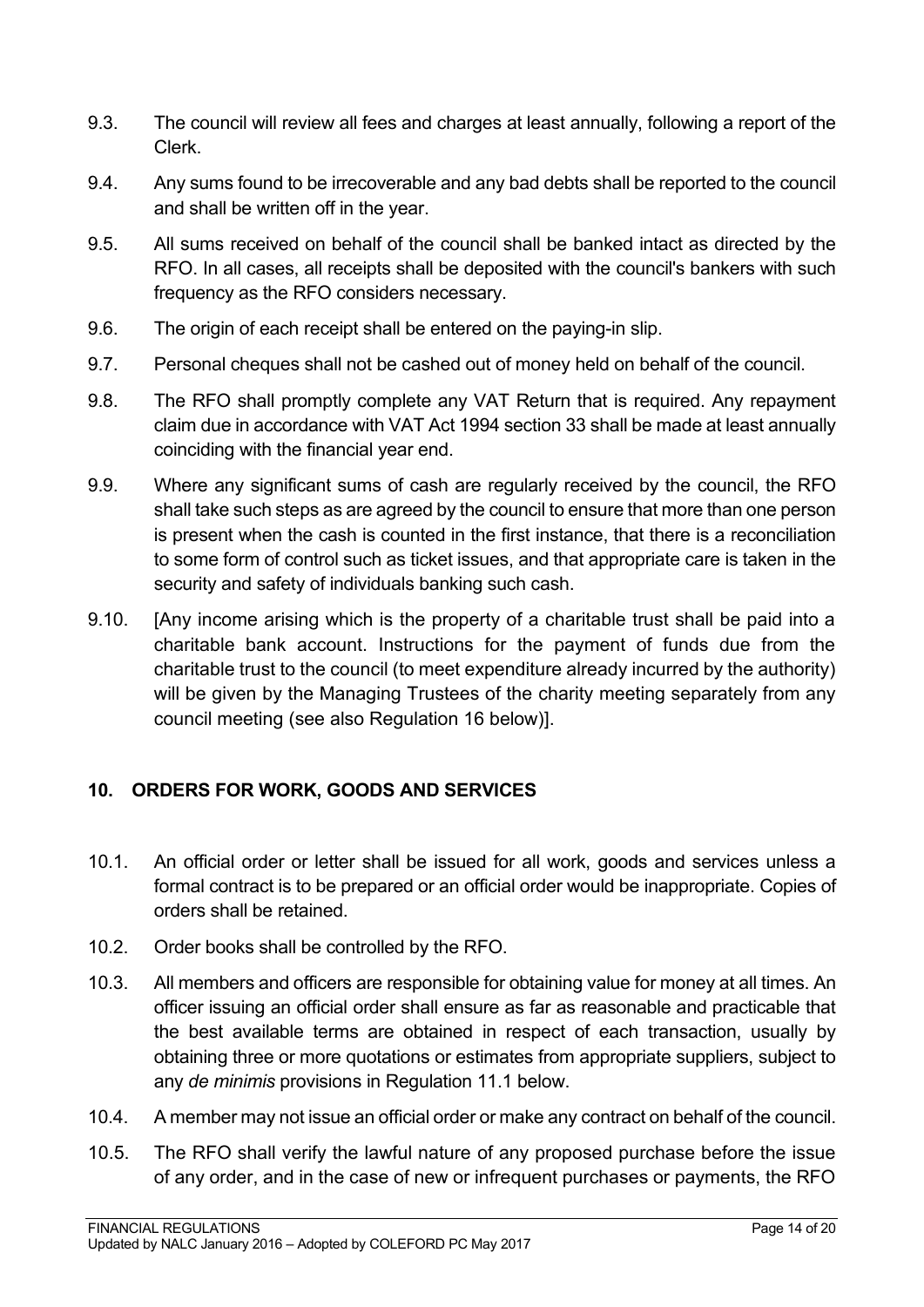shall ensure that the statutory authority shall be reported to the meeting at which the order is approved so that the minutes can record the power being used.

# <span id="page-14-0"></span>**11. CONTRACTS**

- 11.1. Procedures as to contracts are laid down as follows:
	- a. Every contract shall comply with these financial regulations, and no exceptions shall be made otherwise than in an emergency provided that this regulation need not apply to contracts which relate to items (i) to (vi) below:
		- i. for the supply of gas, electricity, water, sewerage and telephone services;
		- ii. for specialist services such as are provided by solicitors, accountants, surveyors and planning consultants;
		- iii. for work to be executed or goods or materials to be supplied which consist of repairs to or parts for existing machinery or equipment or plant;
		- iv. for work to be executed or goods or materials to be supplied which constitute an extension of an existing contract by the council;
		- v. for additional audit work of the external auditor up to an estimated value of £500 (in excess of this sum the Clerk and RFO shall act after consultation with the Chairman and Vice Chairman of council); and
		- vi. for goods or materials proposed to be purchased which are proprietary articles and / or are only sold at a fixed price.
	- b. Where the council intends to procure or award a public supply contract, public service contract or public works contract as defined by The Public Contracts Regulations 2015 ("the Regulations") which is valued at £25,000 or more, the council shall comply with the relevant requirements of the Regulations<sup>2</sup>.
	- c. The full requirements of The Regulations, as applicable, shall be followed in respect of the tendering and award of a public supply contract, public service contract or public works contractwhich exceed thresholds in The Regulations set by the Public Contracts Directive 2014/24/EU (which may change from time to  $time)^3$ .
	- d. When applications are made to waive financial regulations relating to contracts to enable a price to be negotiated without competition the reason shall be embodied in a recommendation to the council.

<sup>&</sup>lt;sup>2</sup> The Regulations require councils to use the Contracts Finder website to advertise contract opportunities, set out the procedures to be followed in awarding new contracts and to publicise the award of new contracts <sup>3</sup> Thresholds currently applicable are:

a. For public supply and public service contracts 209,000 Euros (£164,176)

b. For public works contracts 5,225,000 Euros (£4,104,394)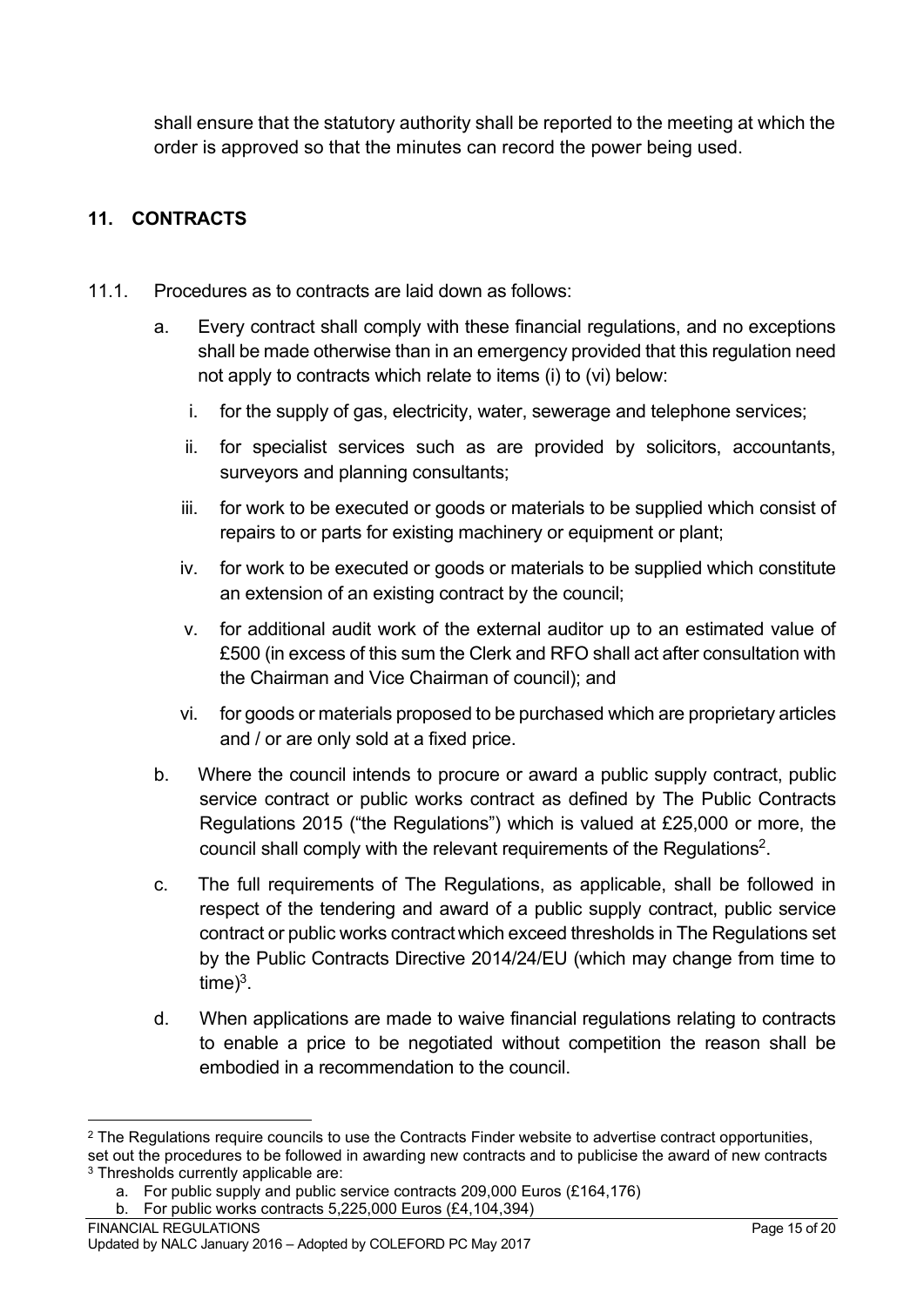- e. Such invitation to tender shall state the general nature of the intended contract and the Clerk shall obtain the necessary technical assistance to prepare a specification in appropriate cases. The invitation shall in addition state that tenders must be addressed to the Clerk in the ordinary course of post. Each tendering firm shall be supplied with a specifically marked envelope in which the tender is to be sealed and remain sealed until the prescribed date for opening tenders for that contract.
- f. All sealed tenders shall be opened at the same time on the prescribed date by the Clerk in the presence of at least one member of council.
- g. Any invitation to tender issued under this regulation shall be subject to Standing Orders and shall refer to the terms of the Bribery Act 2010.
- h. When it is to enter into a contract of less than £25,000 in value for the supply of goods or materials or for the execution of works or specialist services other than such goods, materials, works or specialist services as are excepted as set out in paragraph (a) the Clerk or RFO shall obtain 3 quotations (priced descriptions of the proposed supply); where the value is below [£3,000] and above [£100] the Clerk or RFO shall strive to obtain 3 estimates. Otherwise, Regulation 10.3 above shall apply.
	- i. The council shall not be obliged to accept the lowest or any tender, quote or estimate.
	- j. Should it occur that the council, or duly delegated committee, does not accept any tender, quote or estimate, the work is not allocated and the council requires further pricing, provided that the specification does not change, no person shall be permitted to submit a later tender, estimate or quote who was present when the original decision making process was being undertaken.

# <span id="page-15-0"></span>**12. PAYMENTS UNDER CONTRACTS FOR BUILDING OR OTHER CONSTRUCTION WORKS (PUBLIC WORKS CONTRACTS)**

- 12.1. Payments on account of the contract sum shall be made within the time specified in the contract by the RFO upon authorised certificates of the architect or other consultants engaged to supervise the contract (subject to any percentage withholding as may be agreed in the particular contract).
- 12.2. Where contracts provide for payment by instalments the RFO shall maintain a record of all such payments. In any case where it is estimated that the total cost of work carried out under a contract, excluding agreed variations, will exceed the contract sum of 5% or more a report shall be submitted to the council.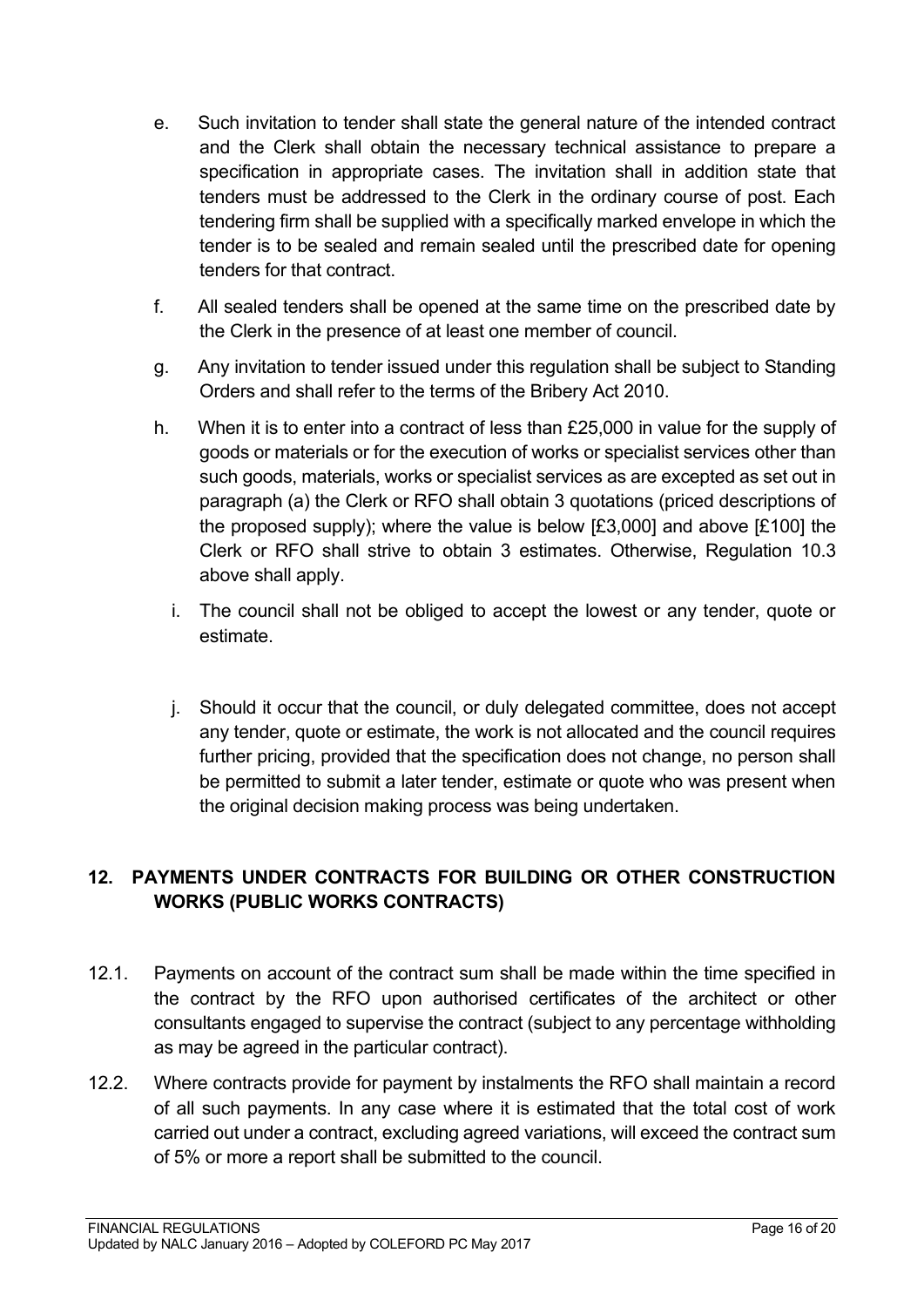12.3. Any variation to a contract or addition to or omission from a contract must be approved by the council and Clerk to the contractor in writing, the council being informed where the final cost is likely to exceed the financial provision.]

# <span id="page-16-0"></span>**13. STORES AND EQUIPMENT**

- 13.1. The officer in charge of each section shall be responsible for the care and custody of stores and equipment in that section.
- 13.2. Delivery notes shall be obtained in respect of all goods received into store or otherwise delivered and goods must be checked as to order and quality at the time delivery is made.
- 13.3. Stocks shall be kept at the minimum levels consistent with operational requirements.
- 13.4. The RFO shall be responsible for periodic checks of stocks and stores at least annually.]

## <span id="page-16-1"></span>**14. ASSETS, PROPERTIES AND ESTATES**

- 14.1. The Clerk shall make appropriate arrangements for the custody of all title deeds and Land Registry Certificates of properties held by the council. The RFO shall ensure a record is maintained of all properties held by the council, recording the location, extent, plan, reference, purchase details, nature of the interest, tenancies granted, rents payable and purpose for which held in accordance with Accounts and Audit Regulations.
- 14.2. No tangible moveable property shall be purchased or otherwise acquired, sold, leased or otherwise disposed of, without the authority of the council, together with any other consents required by law, save where the estimated value of any one item of tangible movable property does not exceed [£250].
- 14.3. No real property (interests in land) shall be sold, leased or otherwise disposed of without the authority of the council, together with any other consents required by law. In each case a report in writing shall be provided to council in respect of valuation and surveyed condition of the property (including matters such as planning permissions and covenants) together with a proper business case (including an adequate level of consultation with the electorate).
- 14.4. No real property (interests in land) shall be purchased or acquired without the authority of the full council. In each case a report in writing shall be provided to council in respect of valuation and surveyed condition of the property (including matters such as planning permissions and covenants) together with a proper business case (including an adequate level of consultation with the electorate).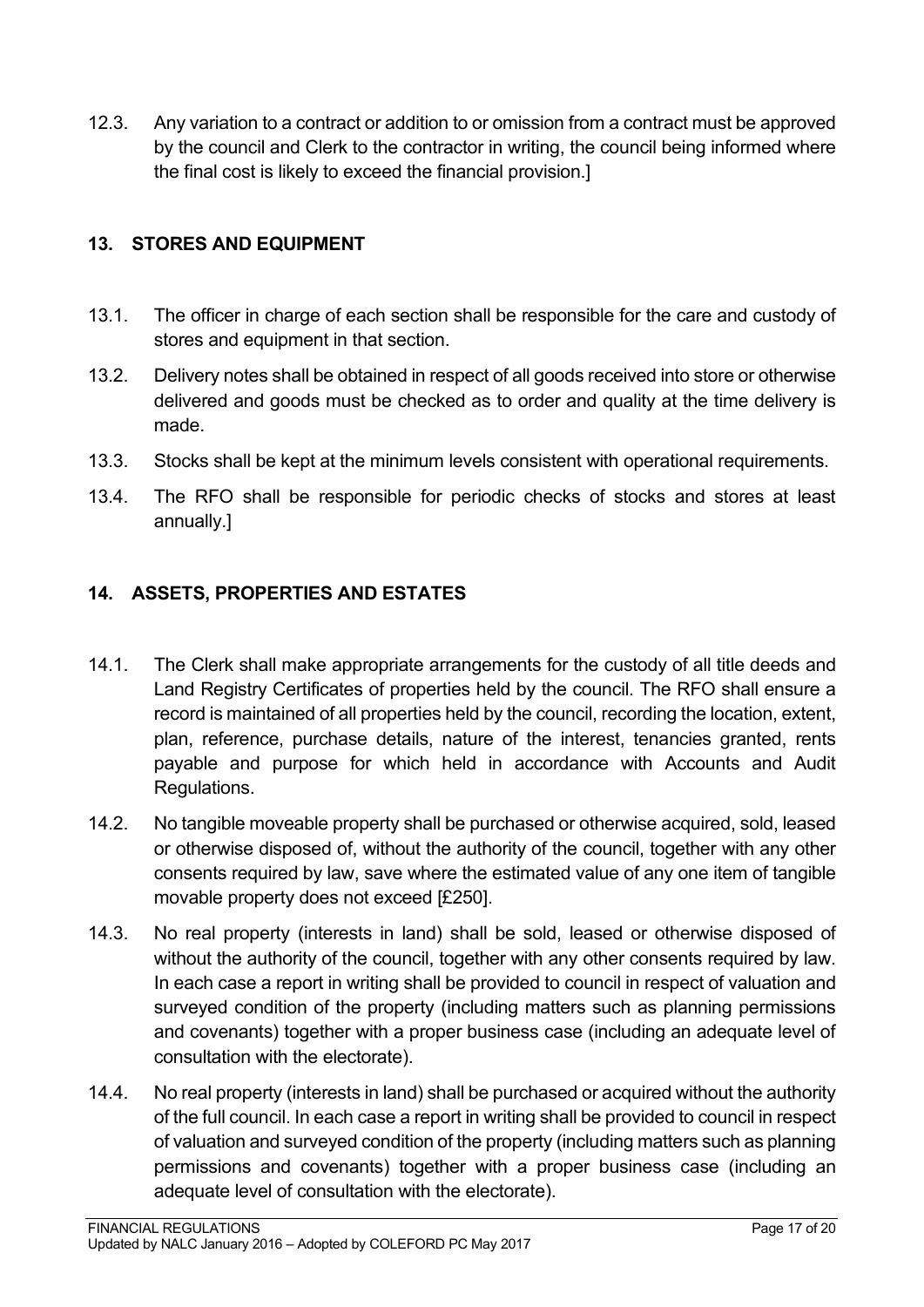- 14.5. Subject only to the limit set in Regulation 14.2 above, no tangible moveable property shall be purchased or acquired without the authority of the full council. In each case a report in writing shall be provided to council with a full business case.
- 14.6. The RFO shall ensure that an appropriate and accurate Register of Assets and Investments is kept up to date. The continued existence of tangible assets shown in the Register shall be verified at least annually, possibly in conjunction with a health and safety inspection of assets.

## <span id="page-17-0"></span>**15. INSURANCE**

- 15.1. Following the annual risk assessment (per Regulation 17), the RFO shall effect all insurances and negotiate all claims on the council's insurers [in consultation with the Clerk].
- 15.2. The Clerk shall give prompt notification to the RFO of all new risks, properties or vehicles which require to be insured and of any alterations affecting existing **insurances**
- 15.3. The RFO shall keep a record of all insurances effected by the council and the property and risks covered thereby and annually review it.
- 15.4. The RFO shall be notified of any loss liability or damage or of any event likely to lead to a claim, and shall report these to council at the next available meeting.
- 15.5. All appropriate members and employees of the council shall be included in a suitable form of security or fidelity guarantee insurance which shall cover the maximum risk exposure as determined [annually] by the council, or duly delegated committee.

# <span id="page-17-1"></span>**16. CHARITIES**

16.1. Where the council is sole managing trustee of a charitable body the Clerk and RFO shall ensure that separate accounts are kept of the funds held on charitable trusts and separate financial reports made in such form as shall be appropriate, in accordance with Charity Law and legislation, or as determined by the Charity Commission. The Clerk and RFO shall arrange for any audit or independent examination as may be required by Charity Law or any Governing Document.]

#### <span id="page-17-2"></span>**17. RISK MANAGEMENT**

17.1. The council is responsible for putting in place arrangements for the management of risk. The Clerk [with the RFO] shall prepare, for approval by the council, risk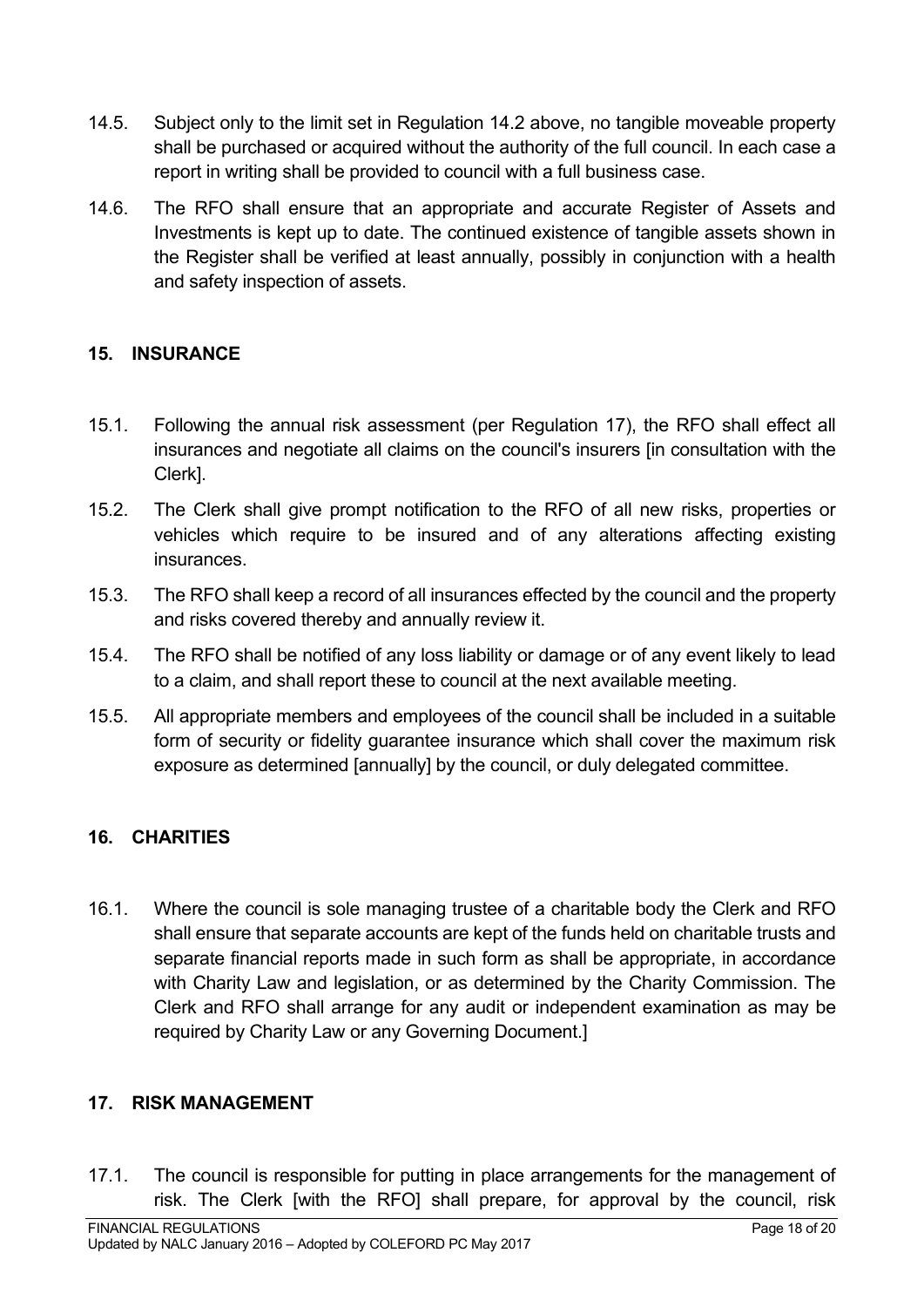management policy statements in respect of all activities of the council. Risk policy statements and consequential risk management arrangements shall be reviewed by the council at least annually.

17.2. When considering any new activity, the Clerk [with the RFO] shall prepare a draft risk assessment including risk management proposals for consideration and adoption by the council.

# <span id="page-18-0"></span>**18. SUSPENSION AND REVISION OF FINANCIAL REGULATIONS**

- 18.1. It shall be the duty of the council to review the Financial Regulations of the council from time to time. The Clerk shall make arrangements to monitor changes in legislation or proper practices and shall advise the council of any requirement for a consequential amendment to these Financial Regulations.
- 18.2. The council may, by resolution of the council duly notified prior to the relevant meeting of council, suspend any part of these Financial Regulations provided that reasons for the suspension are recorded and that an assessment of the risks arising has been drawn up and presented in advance to all members of council.

\* \* \*